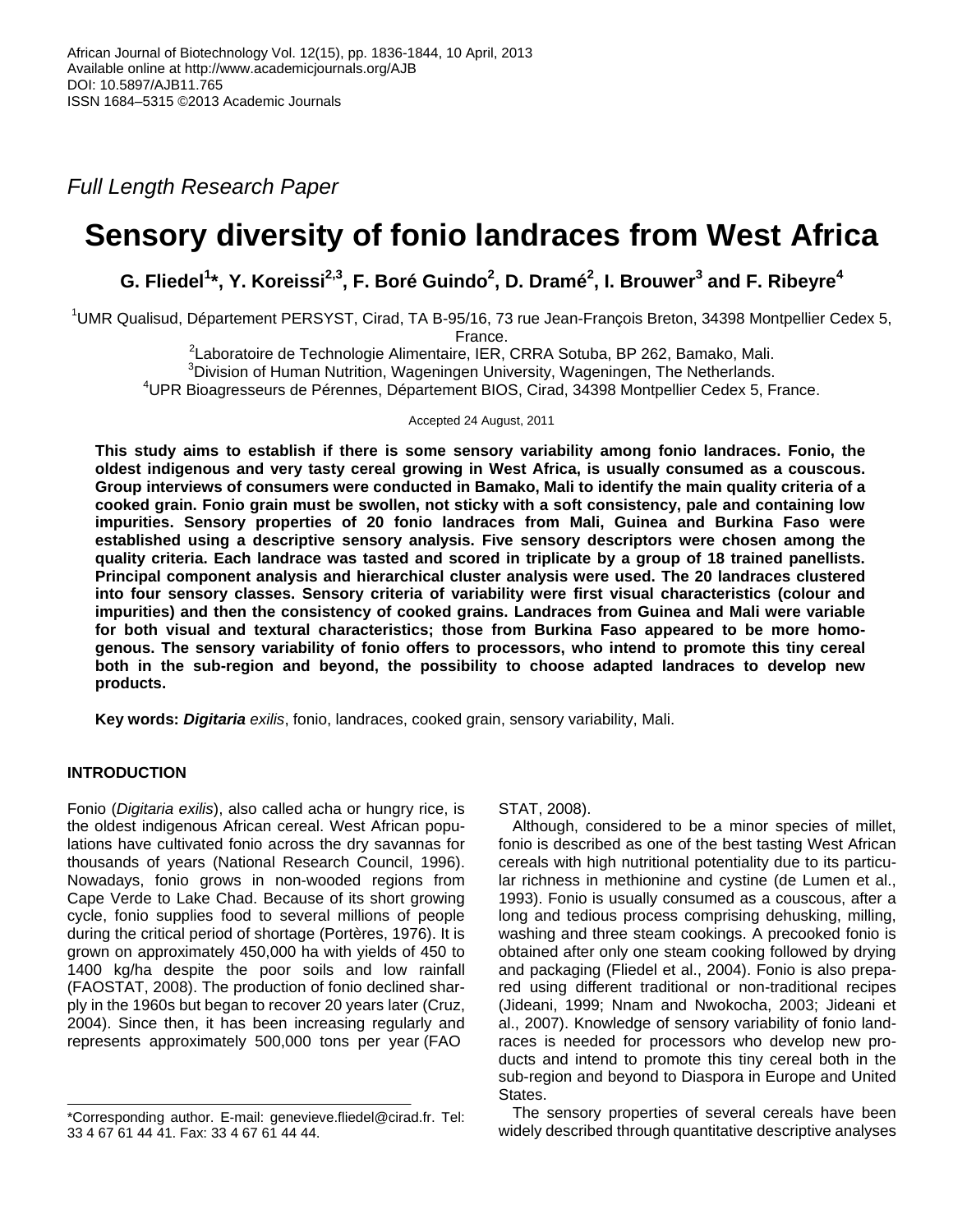

Figure 1. Flow chart of milling and washing of fonio paddy grains.

(Murray, 2001; Kebakile et al., 2008) or through the description of consumer preferences using hedonic tests (Linhardt et al., 2008; Toma et al., 2008). However, to our knowledge, no studies have been published on sensory analysis of cooked fonio grain comparable to those reporting on cooked rice grain (Meullenet et al., 2000; Champagne et al., 2004; Tomlins et al., 2005). Sensory studies on fonio have mainly concerned bakery products (McWatters et al., 2003; Ayo and Nkama, 2004; Jideani et al., 2008). One sensory study has concerned a traditional beverage "kunun zaki" (Ayo, 2004). The ways fonio is consumed have already been studied through several surveys conducted in the capitals of three West African countries (Guinea, Mali and Burkina Faso) (Konkobo-Yaméogo et al., 2003). In these surveys, inter-viewees were asked to prioritise criteria for the purchase of raw fonio grain. However, quality criteria concerning cooked

fonio grain were not included.

The overall aim of this study was to establish the sensory variability of fonio landraces.

## **MATERIALS AND METHODS**

20 fonio landraces were collected from farmers in villages situated in different agroecological regions in three West African countries: 11 landraces from Mali, five from Guinea and four from Burkina Faso. All the landraces were cultivated and harvested in September 2006.

#### **Preparation of samples**

Fonio landraces were processed in the Laboratory of Food Technology, Institute of Rural Economics (IER), Bamako, Mali (Figure 1). Paddy grain of each landrace was cleaned then milled with a GMBF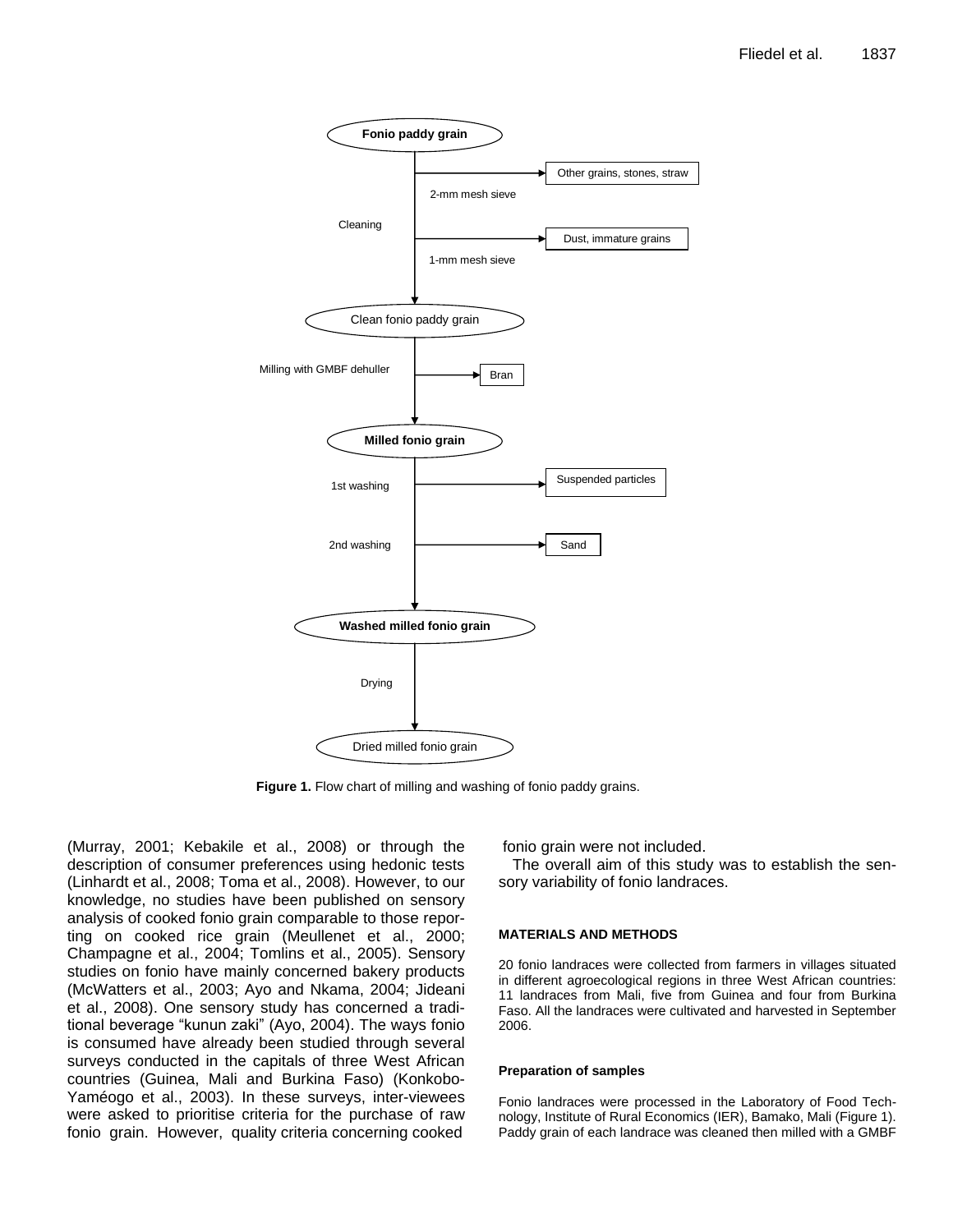| <b>Criteria</b> | <b>Descriptor</b>         | <b>Definition of descriptor</b>                                                                                                                                                                                    | <b>Protocol</b>                                                                                                                                                                                                                                                                                            |
|-----------------|---------------------------|--------------------------------------------------------------------------------------------------------------------------------------------------------------------------------------------------------------------|------------------------------------------------------------------------------------------------------------------------------------------------------------------------------------------------------------------------------------------------------------------------------------------------------------|
| Visual          | Grain colour              | Colour of cooked grain:<br>10: Paler grain colour<br>0: Darker grain colour                                                                                                                                        | Put the white bowl containing a sample of cooked fonio on<br>a dark support (e.g. a black mat). With a spoon, place a<br>small quantity of product on the black mat to judge grain<br>colour more easily if necessary, then give a sensory value<br>(scale from 0 to 10).                                  |
| Visual          | Grain size                | Size of cooked grain:<br>10: Smaller grain<br>0: Larger grain                                                                                                                                                      | Observe the whole sample of fonio in the white bowl, and<br>then if necessary, place a few grains in the spoon for<br>better assessment of grain size.                                                                                                                                                     |
| Visual          | Grain<br>cohesiveness     | Texture of cooked grain<br>10: The grains remain separate<br>0: The grains form a compact mass                                                                                                                     | Remove some cooked fonio grains with the spoon and let<br>them fall into the bowl. Note if the texture is light with<br>separate grains or, on the contrary, if the grains are sticky<br>and form a compact heavy mass.                                                                                    |
| In mouth        | Grain<br>consistency      | Consistency of cooked grain:<br>10:Soft<br>0: Firm, stiff                                                                                                                                                          | Put a teaspoon of fonio into your mouth. After chewing a<br>few times, estimate the consistency of the product, is it<br>harder rather than softer or the reverse. If necessary, take<br>a small quantity of product between your fingers to confirm<br>the feeling in your mouth and give a sensory mark. |
| Visual          | Presence of<br>impurities | Presence of black foreign seeds<br>and/or fonio paddy grains:<br>8-10: Very few impurities<br>6-8: Few impurities<br>4-6: Average number of impurities<br>2-4: Too many impurities<br>0-2: Far too many impurities | With the back of the spoon, spread a sample of fonio over<br>the inside of the white bowl. Observe the product as a<br>whole and estimate the quantity of impurities present<br>(whole or paddy fonio grains and black foreign seeds).                                                                     |

#### **Table 1.** Guideline for panellists on how to score cooked fonio landraces

dehuller, an Engelberg type huller adapted for fonio (Marouze et al., 2008). It removes the husks and bran in two stages and produces grain of good technological quality (Fliedel et al., 2004). Milled fonio was washed in two steps according to traditional processing which has been standardized in the laboratory. The first step removes any remaining particles of bran and dust, and the second, particles of sand using the principle of density difference. Water was drained and the grain was dried in a Hoheheim type solar dryer until its moisture content did not exceed 10% (wet basis w.b.). The grain was stored at ambient temperature until sensory analysis.

For each sensory evaluation session, fonio grain was cooked using a standardized protocol developed for this study and based on traditional processing: 250 g of dried milled grain was cooked four times for 10 min in a traditional steam cooker containing 1.5 l of water. Before each steam cooking, the grain was rehydrated with successively 150, 180, 100 and 70 ml of water, a total of 500 ml (water/fonio ratio = 2 volume/weight).

#### **Survey to establish quality criteria for cooked fonio**

Qualitative surveys were conducted in Bamako, Mali, prior to sensory descriptive analysis in order to improve our perception of consumer preferences and to identify quality criteria for cooked fonio. Five focus groups were organized. Each focus group contained six people recruited from one type of stakeholder: consumers of precooked fonio, consumers of traditionally milled and cooked fonio, cooks in restaurants, large-scale processors and

small-scale processors, making a total of 30 stakeholders. Each interviewee was asked to answer the question: "What are the grain characteristics that make fonio good to eat".

#### **Descriptive sensory analysis of fonio landraces**

A group of 18 trained panellists scored the intensity value of 5 descriptors chosen among those mentioned during qualitative interviews. Four visual descriptors (colour, size, cohesiveness, and presence of impurities) and one "mouth-feel" descriptor (consistency) were used (Table 1). Each landrace was coded using three random digit numbers, then cooked and rapidly served to the panellists. Three sessions were organized per week. In each session, three landraces were tasted one by one by panellists individually. A glass of water was provided to each of them to rinse their mouth between samples. The 20 fonio landraces were tasted in triplicate. A discontinuous numerical scale from 0 to 10 was used to assess the intensity value of descriptors. Details on the definitions of descriptors, scale of intensity value, order of perception and protocol for scoring each descriptor were fixed (Table 1).

#### **Statistical analysis**

All sensory data analyses were performed using XLSTAT Pro system software (version 2009.4.03, Addinsoft™, Paris, France). Twoway variance analysis was used to evaluate the variability among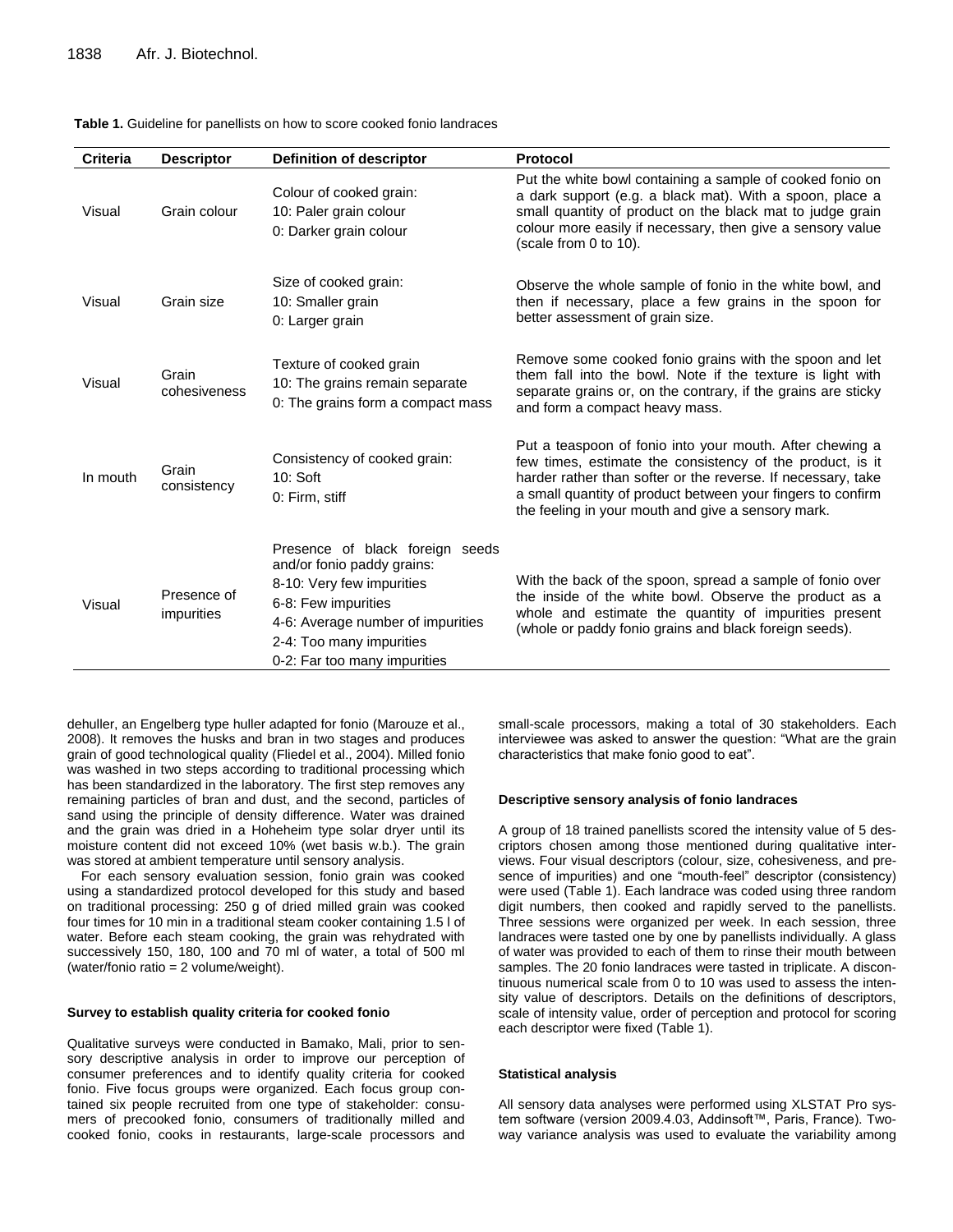landraces and the performance of the panel. The coefficient of reliability for each descriptor was calculated as the ratio between the mean square of the product (MSp) and the mean square error (MSe). R = 1 – MSe/MSp (Bianchi et al., 2009). Principal component analysis (PCA) was used on the least square mean values across panellists to explore the relationship between descriptors and to explore the variability of the sensory characteristics of fonio landraces (Bower, 2009). PCA was conducted using a correlation matrix (Borgognone et al., 2001). Hierarchical cluster analysis (HCA) was performed to classify fonio landraces. Cluster analysis is a classification method which forms subgroups of similar objects based on assessment of the distance between measured variables (Bower, 2009). Sample dissimilarities were calculated using the scared Euclidian distance and the Ward hierarchical method was used to form clusters (Ward, 1963). One way variance analysis was used to determine for which descriptor there were significant differences between classes. If ANOVA detected significant differences, Newman-Keuls mean multiple comparison test was performed to detect significant pairwise differences between landraces per descriptor with a confidence interval of 95%. This test was also used to determine differences between classes (Mestres et al., 2011)

# **RESULTS AND DISCUSSION**

## **Quality criteria of cooked fonio**

Results of the interviews in five separate groups showed that a good cooked fonio is swollen, not sticky, with a soft consistency, and contains no sand (for 30 stakeholders out of 30, 30/30). The grains must be smooth (28/30), individual (27/30), and not rough (25/30). Besides these textural criteria, some other criteria such as colour and flavour were mentioned. The colour of the cooked grains must be pale (20/30), with a small amount of paddy, herbs and other impurities (26/30). A sweet flavour and an indigenous flavour of cooked fonio are appreciated according to 23 and 10 stakeholders out of 30 respec-tively while a dusty and old smell must be avoided in the opinion of nine stakeholders.

The texture of cooked fonio appeared as one of the main quality criteria for Malian consumers. Studies on rice have also underlined that the most discriminatory sensory attributes were appearance and texture charac-teristics of cooked rice (Okabe, 1979; Rousset et al., 1999).

## **Relevance of sensory analysis of fonio**

## *The five descriptors were relevant*

The five descriptors were not redundant. Correlations between mean panel scores for each sensory descriptor ranged from -0.5 to 0.7. No correlation close to 1.0 was found, indicating that the five descriptors were not redundant.

The descriptors discriminated the landraces efficiently. Two - way variance analysis of the overall panel data sho-wed a highly significant landrace effect for all the five descriptors.

# *The panel was reliable and efficient*

The coefficient of reliability was above 0.80 for all descrip-

tors. It reached 0.99 for colour and impurities. Bianchi et al. (2009) found that a coefficient of reliability above 0.75 indicated good repeatability and discrimination by the panel. The reliability of our panel was thus good for the five descriptors and very good for colour and impurities descriptors.

# *Variability in sensory characteristics of the 20 fonio landraces*

The fonio landraces were described in average as clear (7.4) with relatively small (6.8) and individualized (6.7) grains. Their texture was described as rather soft (6.8) with few impurities (6.9) (Table 2). We demonstrated significant differences between the 20 landraces. Péazo1, Fungban, Finiba/Kassangara and Dalaman showed darker colour than all the other landraces (score of 4.9, 5.5, 6.0 and 6.3, respectively). The clearest landrace was Fonibagbè (8.8). The differences in grain size were lower and all landraces had rather small grains (score between 6.3 and 7.3). The landraces with smaller grains were Pétama, Tamabè and Tioi, the one with bigger grains was Foniba. All the landraces had a score of cohesiveness showing grains rather individualized after cooking (mean score between 6.0 for Souloukou Mania, the stickier landrace after cooking, and 7.3 for Tamabè, the landrace with better separated cooked grains). Fonibagbè had a softer consistency (8.1) than all of the other landraces. Péazo1 had the firmer cooked grain (5.9). Fonibagbè and Tamatioi grains contained very few impurities (scores of 8.5 and 8.4, respectively) while Péazo1 contained much more impurities (4.5). Colour and impurities were the descriptors which better differentiated the 20 fonio landraces. The differences between landraces for size and cohesiveness were smaller.

The two first axes (F1 and F2) in the principal component analysis (PCA) of sensory data explained 86% of the variance; the first and second axes accounting for 57 and 29%, respectively (Figure 2). Descriptors contributing mainly to axis 1 were colour, impurities, and size with respectively 31, 27 and 22% of global inertia of the axis. Axis 2 was strongly influenced by cohesiveness which contributed for 60% of variance while consistency contributed for 33%. A significant and negative correlation between panel mean scores for consistency and cohesiveness (-0.5) may explain the opposite relation between these two sensory characteristics. Most variability was located on the two axes, indicating that sensory data are rather bidimensional. Variability between the 20 fonio landraces was based mainly on one physical axis and one textural axis.

The 20 landraces were distributed over the entire sensory PCA plan (Figure 3) indicating that it is possible to find one fonio landrace with one specific sensory characteristic regarding textural or visual aspect. The right part of the projection plan (F1, F2) grouped all the fonio landraces associated with higher intensity values for the descriptors. The 20 fonio landraces were clustered in four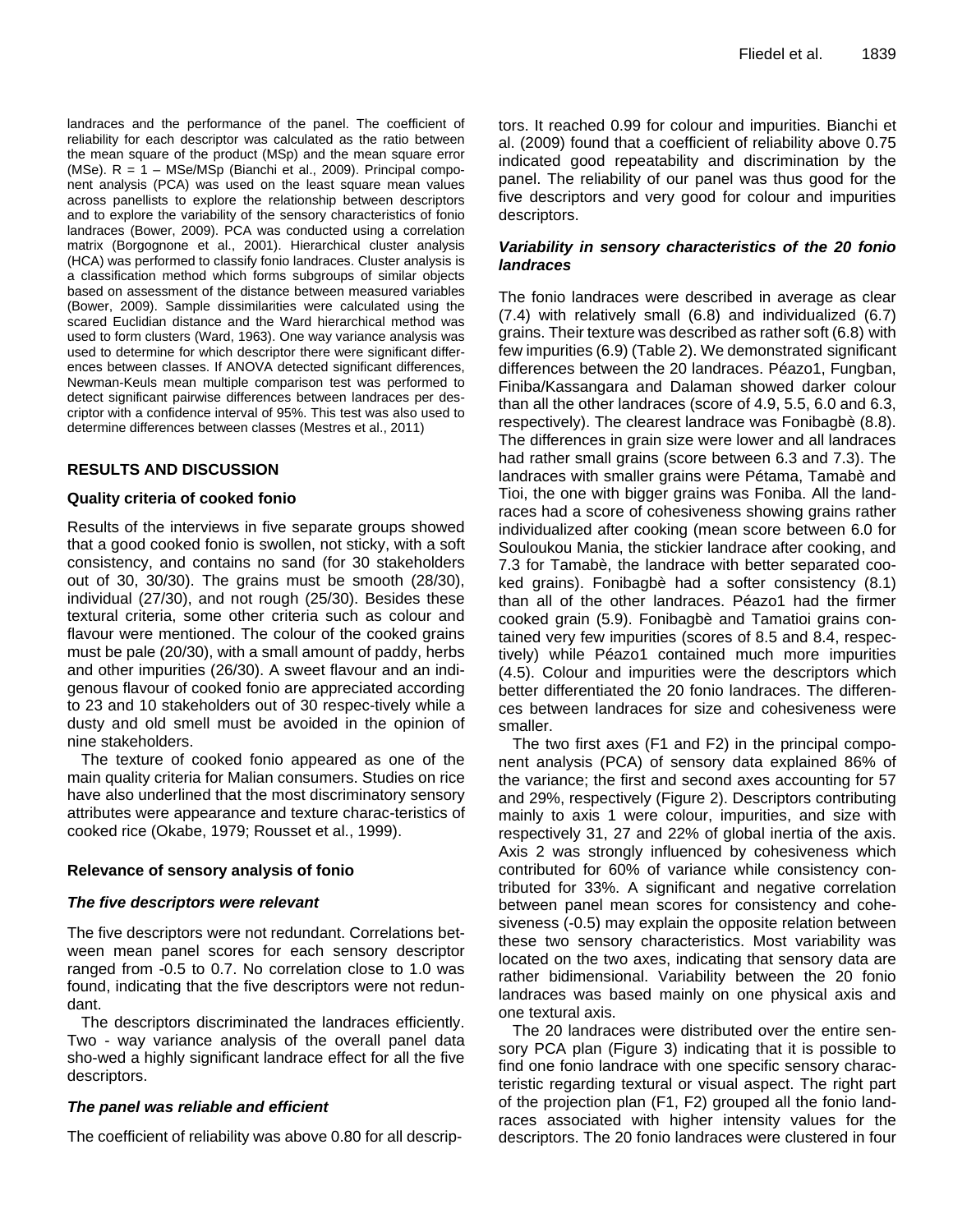| Landrace                                                                                                                                | <b>Country</b>      | Colour            | <b>Size</b>                       | <b>Cohesiveness</b>  | <b>Consistency</b>  | <b>Impurities</b>   | <b>Sensory class</b> |
|-----------------------------------------------------------------------------------------------------------------------------------------|---------------------|-------------------|-----------------------------------|----------------------|---------------------|---------------------|----------------------|
| Dalaman                                                                                                                                 | Guinea              | 6.3 <sup>f</sup>  | 6.4 <sup>ef</sup>                 | $6.1$ <sup>def</sup> | 7.0 <sub>bcd</sub>  | $5.2^h$             | $\overline{2}$       |
| Finiba                                                                                                                                  | Mali                | 7.9 $^{\circ}$    | $7.0$ abcd                        | $6.6$ bcde           | $7.3^{bc}$          | $7.8^{bc}$          | 3                    |
| Finiba/Kassangara                                                                                                                       | Mali                | 6.0 <sup>g</sup>  | $6.5^{\text{cdef}}$               | 6.9 <sup>abc</sup>   | $6.1$ <sup>fg</sup> | $5.7^{9}$           | 1                    |
| Foniba                                                                                                                                  | <b>Burkina Faso</b> | 7.3 <sup>d</sup>  | 6.3 <sup>f</sup>                  | 6.2 <sup>def</sup>   | 6.6 <sup>cde</sup>  | $6.6$ <sup>ef</sup> | $\overline{2}$       |
| Fonibagbè                                                                                                                               | Guinea              | $8.8^a$           | 6.9 <sup>abcde</sup>              | 6.1 <sup>ef</sup>    | 8.1 <sup>a</sup>    | $8.5^a$             | 3                    |
| Fungban                                                                                                                                 | Burkina Faso        | $5.5^h$           | 6.6 <sup>bcdef</sup>              | $6.8^{\rm abcd}$     | 6.3 <sup>efg</sup>  | 7.3 <sup>d</sup>    | 1                    |
| Kassangara                                                                                                                              | Mali                | $8.1^{bc}$        | 7.1 <sup>abc</sup>                | 6.7 <sup>abc</sup>   | 7.1 <sup>bcd</sup>  | $8.2^{ab}$          | 3                    |
| Kélianingbè                                                                                                                             | Guinea              | $8.3^{bc}$        | 6.9 <sup>abcde</sup>              | $6.6^{\rm abcde}$    | 7.1 <sup>bcd</sup>  | 7.0 <sup>de</sup>   | 3                    |
| Kökounin                                                                                                                                | Guinea              | $8.1^{bc}$        | 7.1 <sup>ab</sup>                 | 7.1 <sup>ab</sup>    | $6.8^{\rm bede}$    | $7.8^{bc}$          | 4                    |
| Péazo1                                                                                                                                  | Mali                | 4.9 <sup>i</sup>  | $6.6^{\hbox{\scriptsize{bcdef}}}$ | 6.7 <sup>abcde</sup> | 5.9 <sup>g</sup>    | $4.5^{\mathrm{i}}$  | 1                    |
| Péazo2                                                                                                                                  | Mali                | $8.2^{bc}$        | 6.9 <sup>abcdef</sup>             | 7.1 <sup>ab</sup>    | 6.7 <sup>cde</sup>  | $8.2^{ab}$          | 4                    |
| Pémousso                                                                                                                                | <b>Burkina Faso</b> | 7.4 <sup>d</sup>  | 6.5 <sup>def</sup>                | $6.4^{\text{cdef}}$  | 7.1 <sup>bcd</sup>  | 7.1 <sup>de</sup>   | $\overline{2}$       |
| Pétama                                                                                                                                  | Mali                | $8.6^{ab}$        | 7.3 <sup>a</sup>                  | $7.2^{ab}$           | 6.6 <sup>def</sup>  | 7.5 <sup>cd</sup>   | $\overline{4}$       |
| Pêyè                                                                                                                                    | Mali                | 7.3 <sup>d</sup>  | $6.8^{\rm abcdef}$                | 6.7 <sup>bcde</sup>  | 6.6 <sup>cde</sup>  | 6.7 <sup>ef</sup>   | 3                    |
| Souloukou Mania                                                                                                                         | Guinea              | 6.7 <sup>e</sup>  | $6.8^{\rm abcdef}$                | 6.0 <sup>f</sup>     | $6.8^{\rm bede}$    | 5.1 <sup>h</sup>    | $\overline{c}$       |
| Tama                                                                                                                                    | Mali                | 7.2 <sup>d</sup>  | 6.5 <sup>def</sup>                | 6.6 <sup>bcde</sup>  | 7.1 <sup>bcd</sup>  | 6.3 <sup>f</sup>    | $\overline{2}$       |
| Tamabè                                                                                                                                  | Mali                | $8.3^{bc}$        | 7.2 <sup>a</sup>                  | 7.3 <sup>a</sup>     | 6.6 <sup>def</sup>  | 6.8 <sup>ef</sup>   | $\overline{4}$       |
| Tamatioi                                                                                                                                | Mali                | $8.3^{bc}$        | 7.0 <sup>abcde</sup>              | 6.8 <sup>abc</sup>   | $7.4^b$             | 8.4 <sup>a</sup>    | 3                    |
| Tioi                                                                                                                                    | Mali                | 7.9 <sup>c</sup>  | $7.2^{ab}$                        | $6.4^{\text{cdef}}$  | 7.1 <sup>bcd</sup>  | 6.3 <sup>f</sup>    | 3                    |
| Warr                                                                                                                                    | Burkina Faso        | 7.0 <sup>de</sup> | 6.5 <sup>def</sup>                | 7.0 <sup>abc</sup>   | 6.3 <sup>efg</sup>  | 6.6 <sup>ef</sup>   | 1                    |
| Mean value                                                                                                                              |                     | 7.4               | 6.8                               | 6.7                  | 6.8                 | 6.9                 |                      |
| Landrace effect                                                                                                                         |                     | $\star$           | $\star$                           | $\star$              | $\star$             | $\star$             |                      |
| a, b, c, d, e, f in a column, means with the same letter were not significantly different at p<0.05 level based on Newman-Keuls test. * |                     |                   |                                   |                      |                     |                     |                      |

**Table 2.** Sensory characteristics of 20 fonio landraces from three West African countries.

significant at  $p > 0.05$  level in a two way variance analysis.



## **Variables (axes F1 and F2: 86%)**

**Figure 2.** Principal component analysis (PCA) of sensory data: projection of sensory descriptors.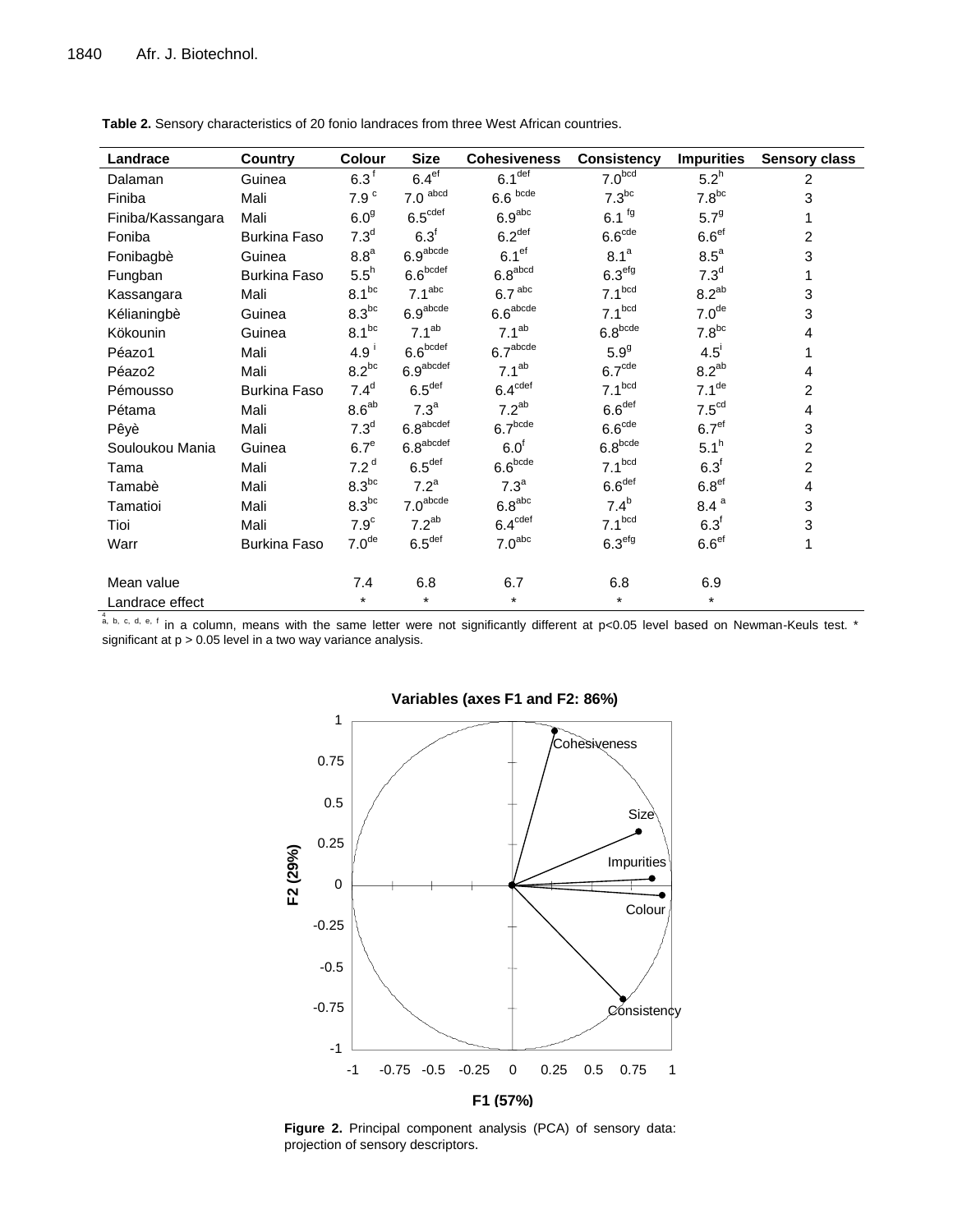

## **Observations (axes F1 and F2: 86%)**

**Figure 3**. Principal component analysis (PCA) of sensory data: projection of fonio landraces.

sensory classes by hierarchical cluster analysis (Figure 4). The classes were relatively homogeneous as shown by the projection of classes on the PCA plan (F1, F2) (Figure 3). Class 1 was scored lower for visual aspect (larger grains with many impurities and darker colour) and lower for consistency (firmer cooked grains). Class 2 was scored lower for visual aspect and lower for cohesiveness (sticky grains). Class 3 was scored higher for visual aspect (smaller and paler grains containing few impurities) and higher for consistency (soft grains). Class 4 was scored higher for visual aspect and higher for cohesiveness (individualized grains).

Multiple comparison tests showed that the four landraces belonging to class 1 were scored among the lowest for all descriptors (Table 3). Five landraces belonged to class 2 and had bigger and rather stickier grains with more impurities. Seven landraces belonged to class 3 and were among those that scored higher for all descriptors, except cohesiveness for which they got a medium score. Four landraces belonged to Class 4 and were among those scored higher for all descriptors, except consistency for which they got a medium score. Classes 3 and 4 had smaller and paler grains with fewer impurities. They had softer but less separated grains or the reverse.

There were no significant differences between the 3 countries. The projection of the countries of origin on the PCA plan (F1, F2) showed that the fonio landraces on the right part of the plan came from Guinea and Mali (Figure 5). These landraces belonged to Class 3: Kélianingbè and Fonibagbè from Guinea, Tioi, Finiba, Tamatioi, Pêyè and Kassangara from Mali, and to Class 4: Tamabè,

Pétama, and Péazo 2 from Mali and Kökounin from Guinea (Figure 3). Fonibagbè was separated from the others mainly because of its softer cooked grain. Pêyè had average scores for all descriptors. Landraces from Guinea and Mali were scored higher or lower and were scattered over the sensory plan. All landraces from Burkina were scored lower for visual characteristics and were grouped in the left part of the PCA plan. They appeared to be more homogeneous, even though there were only four. Our results on the sensory variability of fonio landraces from Mali, Guinea and Burkina Faso showed some similarity with results in genetic diversity (Adoukonou-Sagbadja et al., 2007). These authors analyzed 118 accessions of *Digitaria exilis* from five countries (Benin, Burkina Faso, Guinea, Mali and Togo) by amplified fragment length polymorphism (AFLP) and found that all fonio accessions of the same geographic origin clustered in one and the same group, except for the Guinean and Malian accessions, which split into two different groups. These results could explain the differen-ces of variability encountered on sensory properties of Burkinabe landraces compared to that of Malian and Guinean ones. However, the number of landraces we used to establish a sensory analysis of fonio was intentionally limited and not representative of each country. Further investigation on landraces collected from farmers in the entire growing area of each country would be necessary to conclude on the effect of geographic origin on the sensory properties of fonio. Other factors of variability should be studied such as farming methods or postharvest treatment, as already demonstrated in rice grain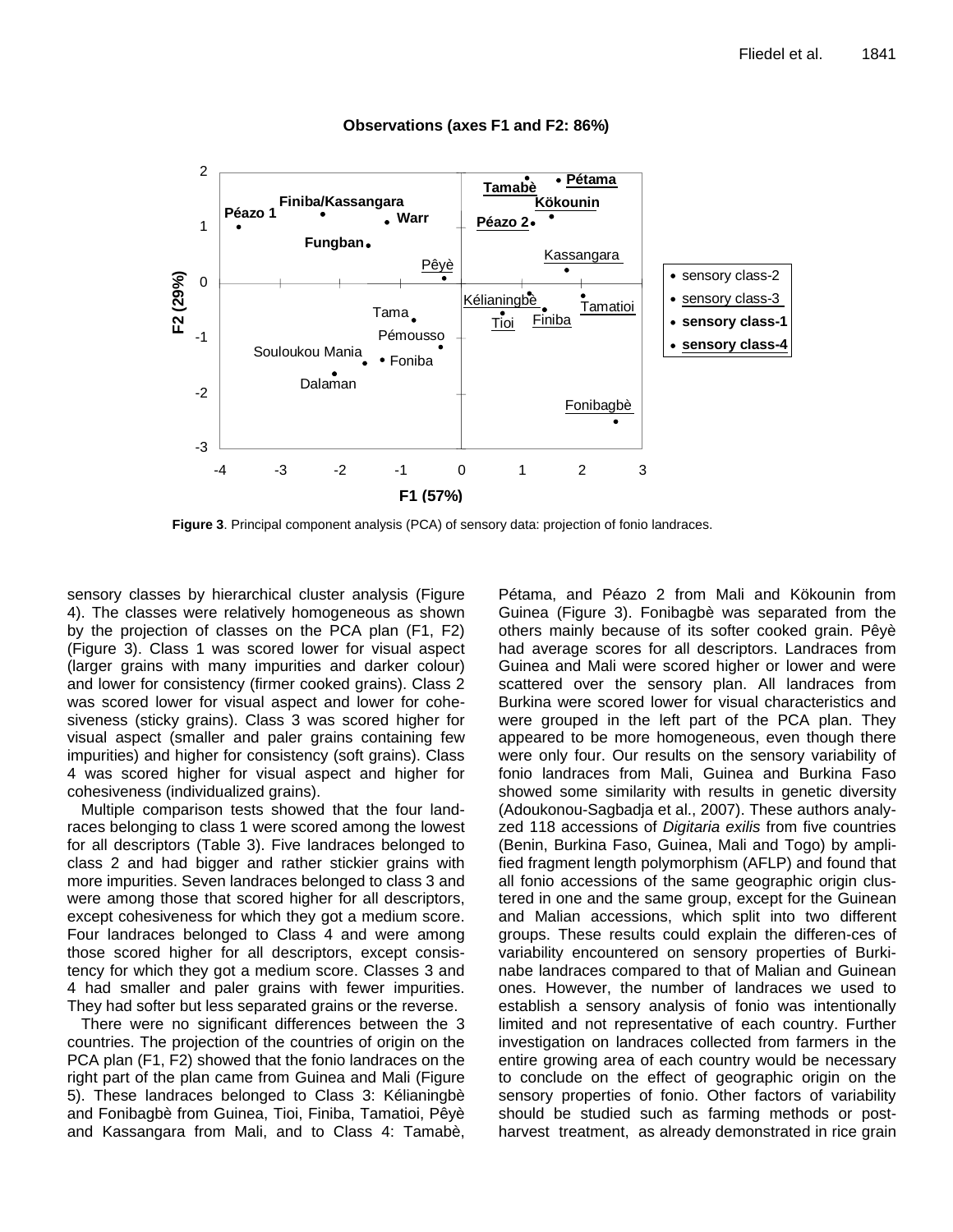**Dendrogram**



**Figure 4.** Hierarchical clustering of the 20 fonio landraces.

| <b>Descriptor</b> | <b>Class 1</b>   | <b>Class 2</b>    | <b>Class 3</b>   | Class 4          |
|-------------------|------------------|-------------------|------------------|------------------|
| Colour            | $5.8^{\circ}$    | 7.0 <sup>b</sup>  | 8.1 <sup>a</sup> | 8.3 <sup>a</sup> |
| Size              | 6.6 <sup>b</sup> | $6.5^b$           | 7.0 <sup>a</sup> | 71 <sup>a</sup>  |
| Cohesiveness      | 6.8 <sup>b</sup> | $6.3^\circ$       | 6.6 <sup>b</sup> | 72 <sup>a</sup>  |
| Consistency       | $6.2^{\circ}$    | 7.0 <sup>ab</sup> | 7.3 <sup>a</sup> | 6.7 <sup>b</sup> |
| <i>Impurities</i> | 6 ቦ <sup>b</sup> | $61^b$            | $7.6^a$          | $7.6^a$          |

**Table 3.** Multiple pair-wise comparisons between landraces in sensory classes for each descriptor.

In a line, means with the same letter (a or b or c) were not significantly different at  $p < 0.05$ based on Newman-Keuls test

(Meullenet et al., 2000; Champagne et al., 2004).

## **Conclusions**

Variability of sensory characteristics of fonio landraces was demonstrated. The first sensory criteria of variability of cooked fonio grain were the visual characteristics (mainly colour and impurities). They appeared as important criteria of selection of fonio grain to develop new products. The second criterion of sensory variability was a textural characteristic, the consistency of cooked grain. Precooked fonio should be developed from a landrace selected for its whiter and softer grains after cooking. The visual and textural variability of fonio offers to processors the possibility to choose landraces adapted to their new processes.

The variability in sensory characteristics of fonio landraces in relation to the country of origin should be confirmed. Some link between sensory variability and genetic diversity seemed possible and should be investigated. The relationship between sensory characteristics of cooked fonio grain and its chemical and physical characteristics needs to be investigated.

# **ACKNOWLEDGEMENTS**

The research activities presented in this paper were funded by the European INCO-DEV-2 FONIO project "Upgrading quality and competitiveness of fonio for improved livelihoods in West Africa" within the sixth framework programme FP6 of the European Commission (2006-2009). We are grateful to Sandrine Dury, UMR Moisa Cirad, for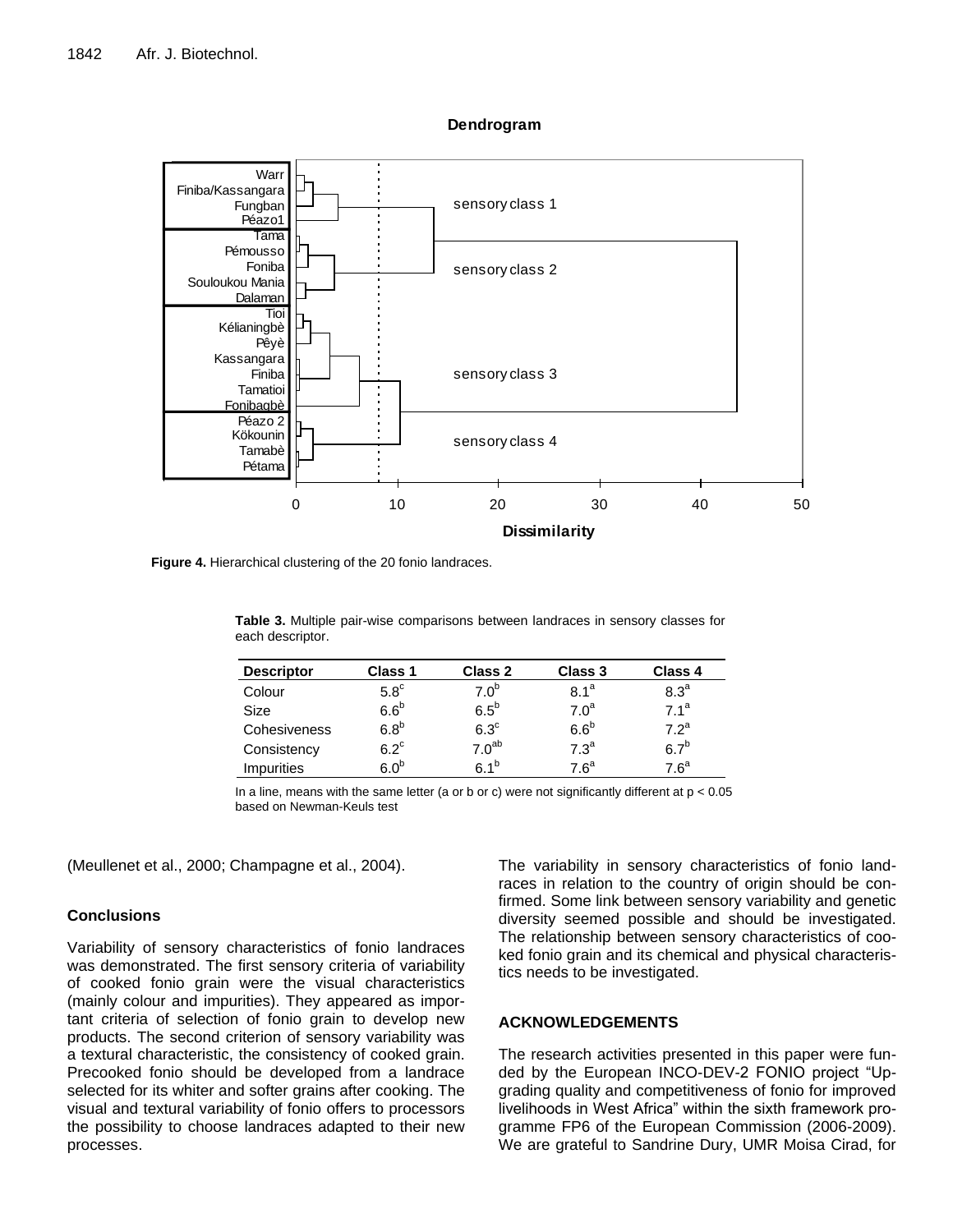Guinea Mali Mali Burkina Faso **Guinea** Burkina Faso Mali Guinea **Guinea** Mali **Mali** Burkina Faso Mali Mali **Guinea** Mali Mali Mali Mali Burkina Faso -3 -2 -1 0 1 2 -4 -3 -2 -1 0 1 2 3 **F1 (57 %) F2 (29 %) Observation (axis F1 and F2: 86)** Mali <br> **F2** CU -1<br>
CU -2<br>
-2<br>
-3<br>
-4 -3 -2 -1<br>
F2 (57%)

**Figure 5.** Principal component analysis (PCA) of sensory data: projection of countries of origin of fonio landraces.

her assistance in implementing the group interviews in Bamako, and Christian Mestres, UMR Qualisud Cirad, for his constructive criticism of the manuscript. We would like also to thank Sandy Blancher, student at Cirad (2006- 2007), for her active participation in the group interviews, all the technicians in the Laboratory of Food Technology and all the panelists at IER, Bamako.

## **REFERENCES**

- Adoukonou-Sagbadja H, Wagner C, Dansi A, Ahlemeyer J, Dainou O, Akpagana K, Ordon F, Friedt W (2007). Genetic diversity and population differentiation of traditional fonio millet (*Digitaria spp.*) landraces from different agro-ecological zones of West Africa. Theor. Appl. Genet. 115(7):917-931.
- Ayo JA (2004). Effect of acha (*Digitaria exilis staph*) and millet (*Pennisetum typhodium*) grain on kunun zaki. Brit. Food J. 106(6- 7):512-519.
- Ayo JA, Nkama I (2004). Effect of acha (*Digitaria exilis*) grain flour on the physico-chemical and sensory properties of bread. Int. J. Food Prop. 7(3):561-569.
- Bianchi G, Zerbini PE, Rizzolo A (2009). Short-term training and assessment for performance of a sensory descriptive panel for the olfactometric analysis of aroma extracts. J. Sens. Stud. 24(2):149- 165.
- Borgognone MG, Bussi J, Hough G (2001). Principal component analysis in sensory analysis: covariance or correlation matrix? Food Qual. Prefer. 12(5-7):323-326.
- Bower JA (2009). Statistical methods for food science. Introductory procedures for the food practitioner. Wiley-Blackwell publishing Ltd, Oxford, UK p. 307.
- Champagne ET, Bett-Garber KL, McClung AM, Bergman C (2004). Sensory characteristics of diverse rice cultivars as influenced by genetic and environmental factors. Cereal Chem. 81(2):237-243.

Cruz JF (2004). Fonio: a small grain with potential. LEISA 20:16-17.

de Lumen BO, Thompson S, Odegard WJ (1993). Sulfur amino acidrich proteins in acha (*Digitaria exilis*), a promising underutilized African cereal. J. Agr. Food Chem. 41 (7):1045-1047.

- FAOSTAT (2008). On-Line Statistical database of the Food and Agricultural Organization of the United Nations. Agricultural data. Available online at http://www.fao.org/statistics.
- Fliedel G, Ouattara M, Grabulos J, Drame D, Cruz J (2004). Effect of mechanical milling on technological properties, cooking quality and nutritional value of fonio, a West African cereal. Food based approaches for a healthy nutrition in West Africa : the role of food technologists and nutritionists. Proceedings of the 2<sup>nd</sup> international workshop, Ouagadougou, Burkina Faso, 23-28 november 2003. pp. 599-614.
- Jideani IA (1999). Traditional and possible technological uses of *Digitaria exilis* (acha) and *Digitaria iburua* (iburu): A review. Plant Food Hum. Nutr. 54(4):363-374.
- Jideani VA, Alamu R, Jideani IA (2007). Preliminary study into the production of non-wheat bread from acha (/i *Digitaria exilis*/). Nutr. Food Sci. 37(6):434-441.
- Jideani VA, Salami RA, Jideam IA (2008). Effect of Irish potato starch, yeast and sprouted soybean flour on the quality of acha bread. Brit. Food J. 110(2-3):271-282.
- Kebakile MM, Rooney LW, de Kock HL, Taylor JRN (2008). Effects of sorghum type and milling process on the sensory characteristics of sorghum porridge. Cereal Chem. 85(3):307-313.
- Konkobo-Yaméogo C, Karimou R, Kergna A, Chaloub Y, N'Diaye JL, Bricas N (2003). Synthesis of surveys on fonio consumption in households in Bamako, Conakry and Ouagadougou. "Improvement of fonio post-harvest technologies" Project CFC/IGG (FIGG/02). p. 36.
- Linhardt R, Adhikari K, Grun I, Welker S (2008). Consumer sensory test of seven varieties of rice in Osh (pilaf) at four different locations in Uzbekistan. J. Food Qual. 31(3):394-401.
- Marouze C, Thaunay P, Fliedel G, Cruz JF (2008). Designing a fonio mill; screening an operating principle and its validation. AMA : Agric. Mech. Asia Afr. Latin Am. 39(3):9-15.
- McWatters KH, Ouedraogo JB, Resurreccion AVA, Hung YC, Phillips RD (2003). Physical and sensory characteristics of sugar cookies containing mixtures of wheat, fonio (*Digitaria exilis*) and cowpea (*Vigna unguiculata*) flours. Int. J. Food Sci. Tech. 38(4):403-410.
- Mestres C, Ribeyre F, Pons B, Fallet V, Matencio F (2011). Sensory texture of cooked rice is rather linked to chemical than to physical characteristics of raw grain. J. Cereal Sci. 53(1):81-89.
- Meullenet JF, Marks BP, Hankins JA, Griffin VK, Daniels MJ (2000). Sensory quality of cooked long-grain rice as affected by rough rice